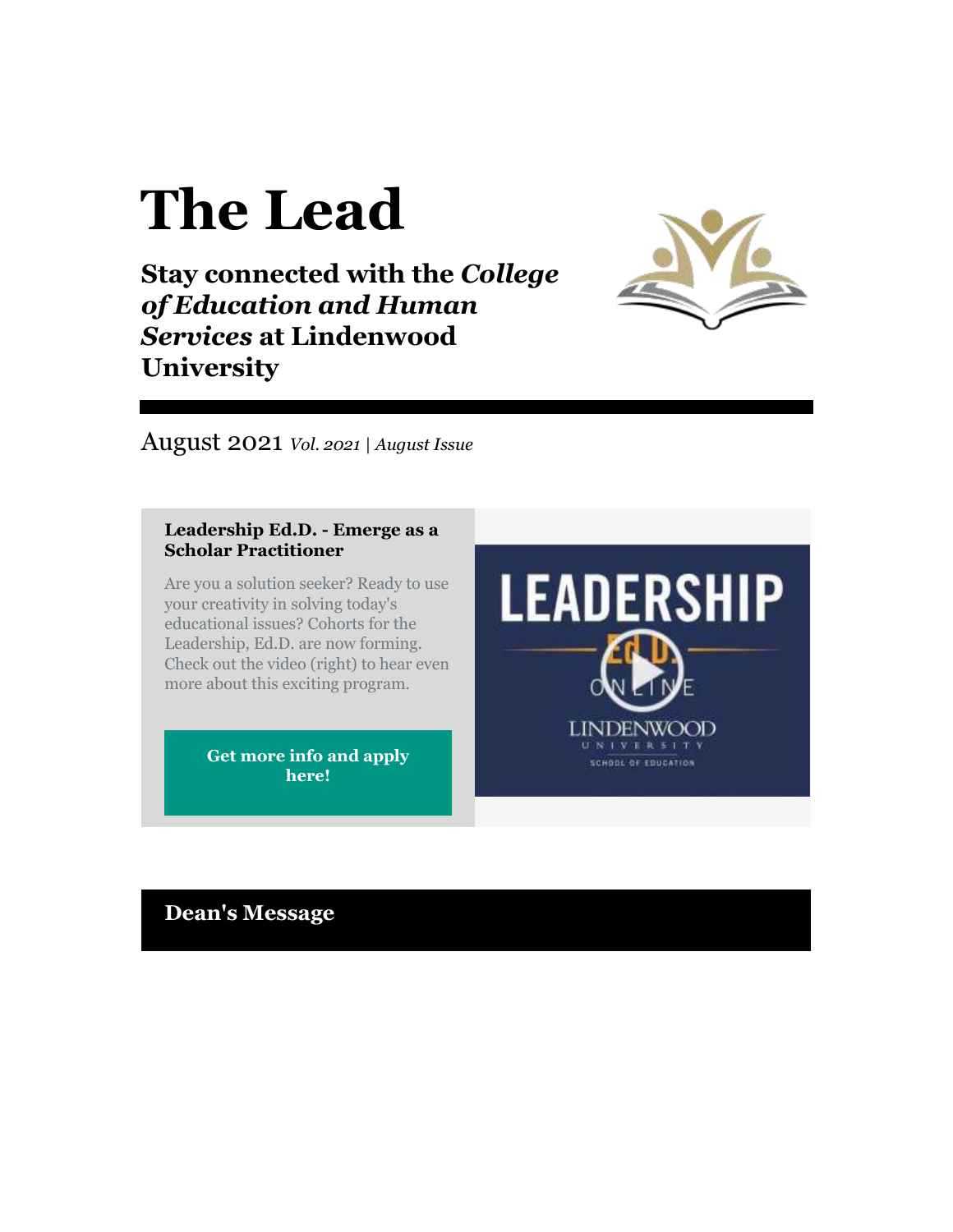#### Hello everyone,

Given the growing number of faculty, staff, and administrators who are returning to their offices here in Roemer, our College home, it is evident not only that fall classes will begin soon, but that this semester will mark a return to normal for us all. The enthusiasm and energy that is evident throughout is a clear indication that the College of Education and Human Services is excited to move forward after a most trying year, and is anxious to greet our returning students in person.



This year we welcome four new faculty members along with our new Office Manager, all of whom are featured in this edition of *The Lead*. Because we are committed to ensuring a rich and relevant educational experience one of our goals this year will be to not only grow our faculty but to ensure its diversity. We are pleased to spotlight some of our faculty and student accomplishments and to acknowledge one of the many partnerships we have with our local school systems.

I hope you enjoy this edition of The Lead. As always, we welcome your feedback.

Very best,

Stording Allifled

Anthony Scheffler, Ph.D. Dean, Lindenwood College of Education

## **Featured Stories**

**The College of Education and Human Services Welcomes**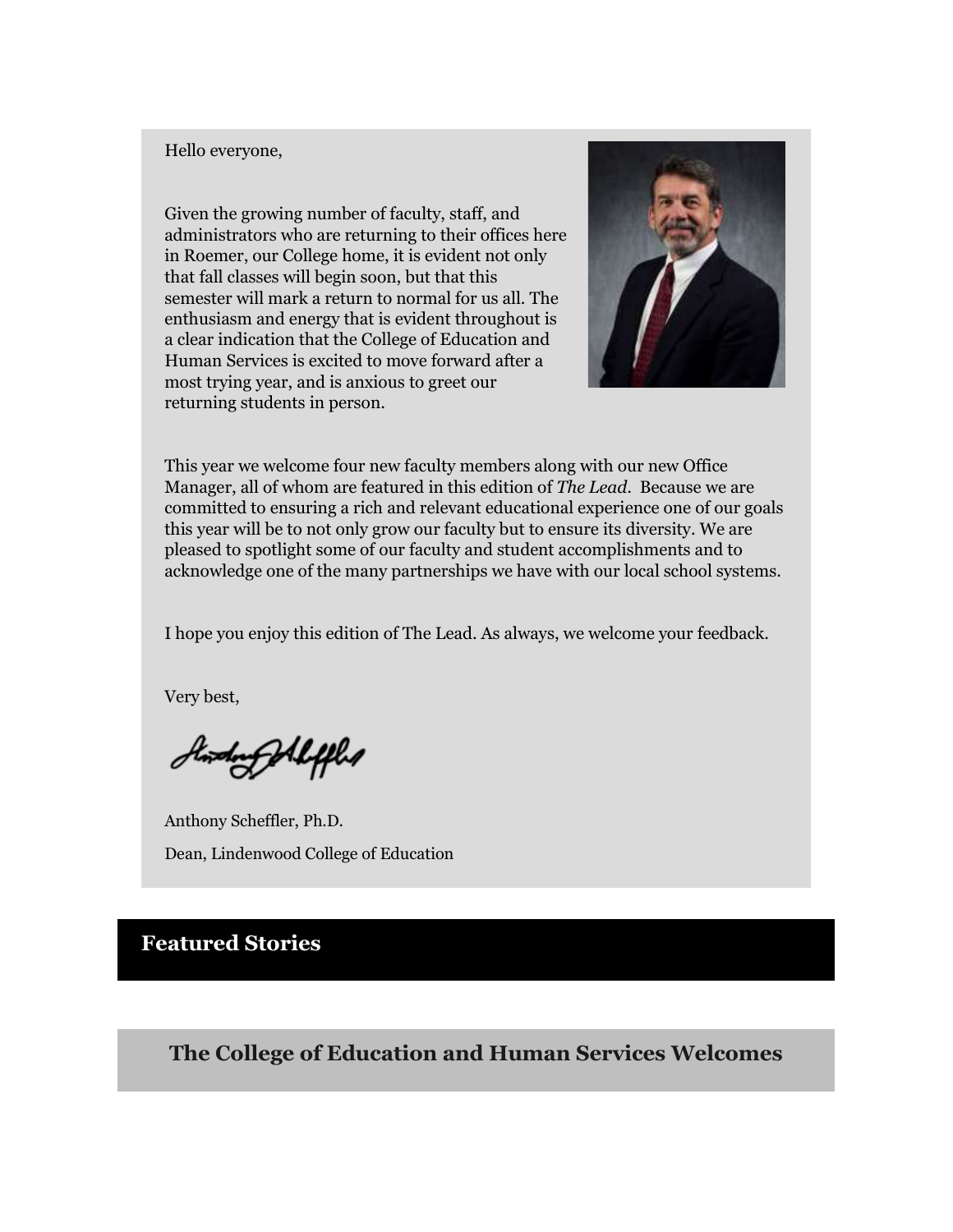# **Principal of Hardin Middle School and His Team**

The College of Education and Human Services welcomed Dr. Darryl Diggs, Principal of Hardin Middle School, and his team by providing a space to prepare for their upcoming school year.





If you are interested in hosting a meeting in our building, please email [COEHS@Lindenwood.edu](mailto:COEHS@Lindenwood.edu) for more details.

# **"Celebrate Good Times, Come On!"**



Greater Missouri Extended Sites welcomed 2020 and 2021 graduates with a celebration party on June 29th complete with balloons, photo ops, cupcakes, and finger foods. Students from the various programs, Masters of Education, School Counseling, School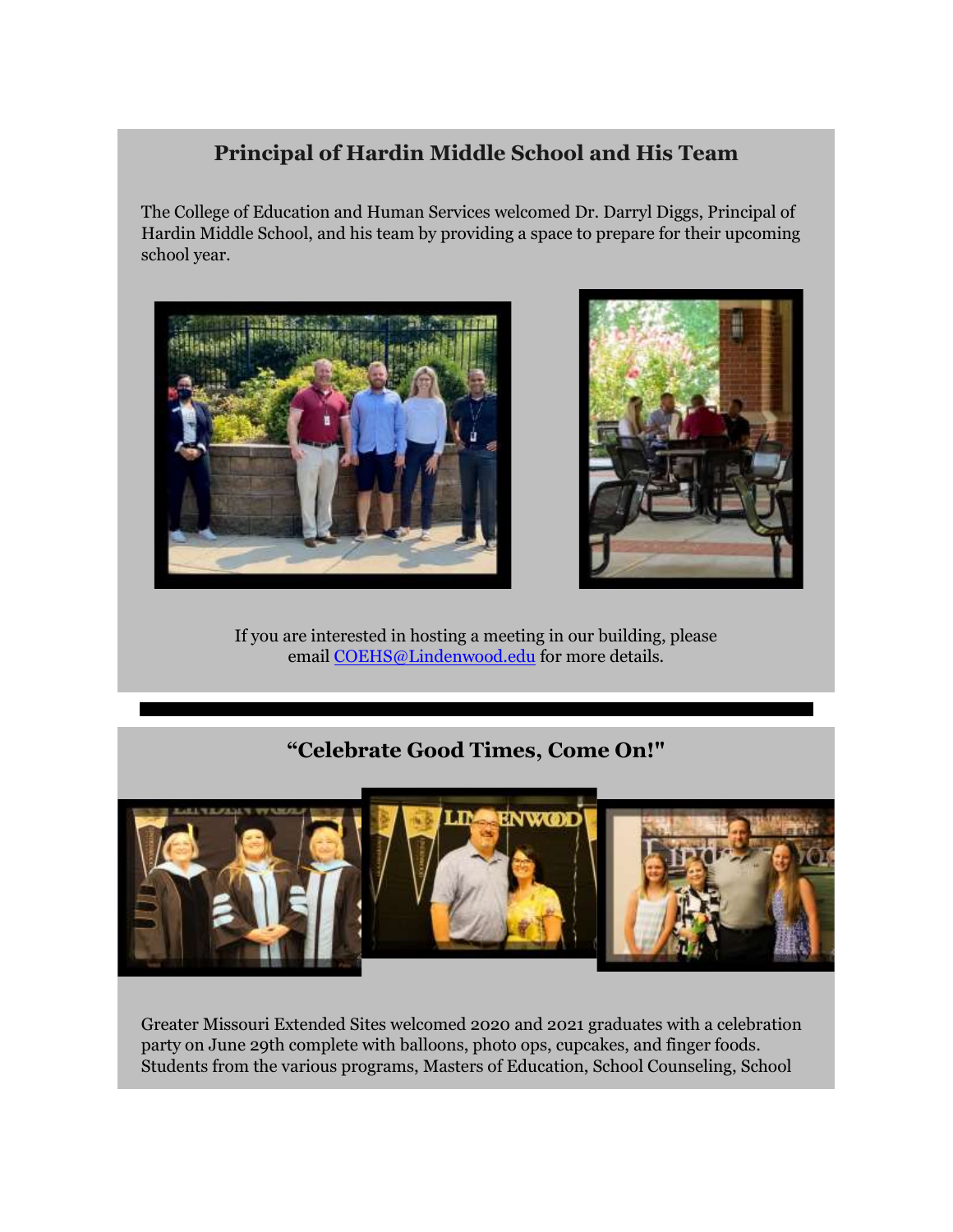Administration, Ed.S and doctoral students as well as adjuncts, full-time staff, retired staff, and even a visitor from the main campus, Dr. Bob Steffes were in attendance. We also honored Dr. Sherry DeVore and Dr. Kathy Grover on their upcoming retirements in August. These two ladies have mentored and taught many graduate students over the years. Dr. Sherry DeVore has been a faculty member since 2008 after retiring as an assistant superintendent at Branson schools. She has used her considerable expertise to help over 150 doctoral students during her tenure by being the chair or serving on committees. Dr. DeVore states, "I have enjoyed every minute!" Dr. Kathy Grover has been on staff at Lindenwood since 2014 after her retirement from Clever Schools as an assistant superintendent. Dr. Grover estimates she has served as chair or committee member for 70 doctoral students. Dr. Grover was described by one student as "the most genuine, supportive and kind person." One student, Dr. Lori Shannon drove over 100 miles to honor these ladies. Both have left an impressive legacy in our region of the state affecting students K-12 as well as the leaders of our schools which will live on past their retirement. Congratulations and enjoy this next phase of your life!

### **Curriculum & Instruction**

## **Student Advisory Council is Looking for You!**

Dr. Tonya Thompson will support and engage with students, faculty, and administration as our new Student Advisory Council (SAC) facilitator. The purpose of the COEHS Student Advisory Council is to share in responsibilities for guiding the College of Education and Human Services in the realization of its mission.

Shared responsibilities of the Student Advisory Council include and are not limited to:



- Offer a student voice to help inform and support COEHS initiatives.
- Offer recommendations to positively shape the student experience.
- Offer guidance to potential, new, and current students.

Please read a message from Dr. Tonya Thompson below: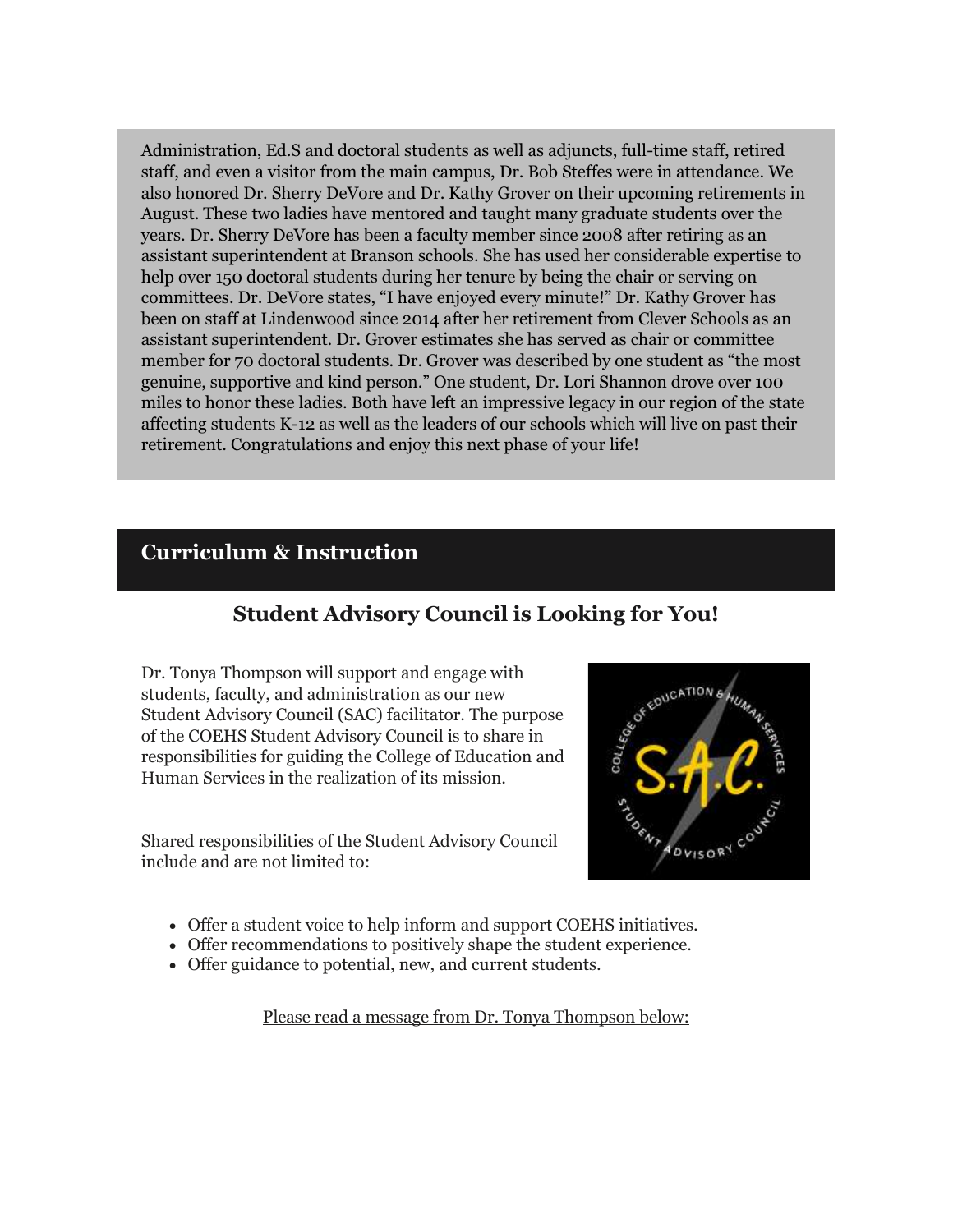Do you have opinions? *Absolutely.* Do you want to share those opinions? *Of course, you do!*

The College of Education and Human Services Student Advisory Council is looking for new members for the 21-22 school year, and we want YOU.

Students of all levels (undergraduates and graduates) who would like to have a say on a wide range of topics and important issues within the COEHS and around the University are encouraged to participate. The outcomes of the council's discussions will be presented to the school administration for consideration.

Meetings will be held once a month for 60-90 minutes, and the specifics will be determined by the SAC once assembled.

If you have interest in joining the council or would like more information, contact Dr. Thompson at **[tthompson@lindenwood.edu](mailto:tthompson@lindenwood.edu)** by August 31. The first council meeting will take place in September.

# **Educational Leadership**



There is still time to enroll in **[Lindenwood University's](https://r20.rs6.net/tn.jsp?f=0014dGCOTcgcgJ3diy7ufpnH022CCQwXcGMOIDK8Pa8XLJKnNmqHZqNvWWKAHwPx_OsNJPsh1HJ6Sk6OQnUB781wElPsB7Q0nFWLkzK2vSWGc7K0bCtWXL6wJHjoNOfjUYW3MwG5If34dAfv0PTpnXafdQMLLQW6CaIGc9XpXI_bEgv1Ah5uvCWNKszUmBzH7_wUXeYS2tcvxQvNNZqZqTgaLZ_nbpPflG4&c=8JyNlurdLx_OkQRjsUrusyrDqm16rzNXUrOkQkeQovdGU-i-_91hoA==&ch=zOJyPsiGD7kJQnAvu6VNnfyS-d7y8VPpYJbZQD10NX55zkYkX0mpqQ==)  [online Doctor of Education in](https://r20.rs6.net/tn.jsp?f=0014dGCOTcgcgJ3diy7ufpnH022CCQwXcGMOIDK8Pa8XLJKnNmqHZqNvWWKAHwPx_OsNJPsh1HJ6Sk6OQnUB781wElPsB7Q0nFWLkzK2vSWGc7K0bCtWXL6wJHjoNOfjUYW3MwG5If34dAfv0PTpnXafdQMLLQW6CaIGc9XpXI_bEgv1Ah5uvCWNKszUmBzH7_wUXeYS2tcvxQvNNZqZqTgaLZ_nbpPflG4&c=8JyNlurdLx_OkQRjsUrusyrDqm16rzNXUrOkQkeQovdGU-i-_91hoA==&ch=zOJyPsiGD7kJQnAvu6VNnfyS-d7y8VPpYJbZQD10NX55zkYkX0mpqQ==)  [Leadership program](https://r20.rs6.net/tn.jsp?f=0014dGCOTcgcgJ3diy7ufpnH022CCQwXcGMOIDK8Pa8XLJKnNmqHZqNvWWKAHwPx_OsNJPsh1HJ6Sk6OQnUB781wElPsB7Q0nFWLkzK2vSWGc7K0bCtWXL6wJHjoNOfjUYW3MwG5If34dAfv0PTpnXafdQMLLQW6CaIGc9XpXI_bEgv1Ah5uvCWNKszUmBzH7_wUXeYS2tcvxQvNNZqZqTgaLZ_nbpPflG4&c=8JyNlurdLx_OkQRjsUrusyrDqm16rzNXUrOkQkeQovdGU-i-_91hoA==&ch=zOJyPsiGD7kJQnAvu6VNnfyS-d7y8VPpYJbZQD10NX55zkYkX0mpqQ==)**, for classes beginning in January 2022. This 48 credit-hour, three-year, cohortbased learning experience offers students the opportunity to *develop* and transform educational processes, practices, and organizations, *implement* design thinking principles and applied research methodology, and *emerge*  as a scholar-practitioner. Each fall

and spring, scholar design teams that include content experts and students will engage in the process of design thinking, research, and developing a problem-based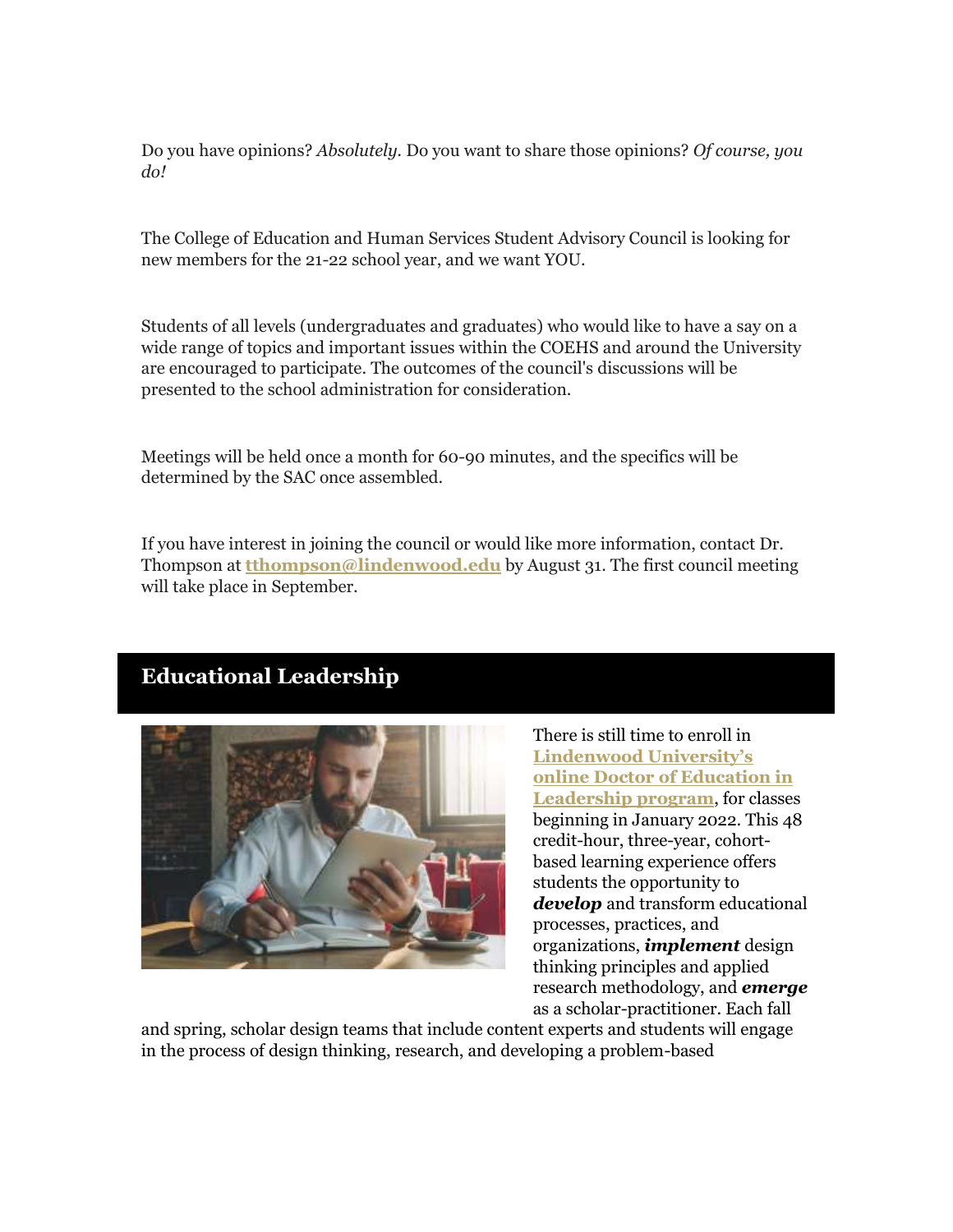dissertation. Doctoral students, along with members of the scholar design team, will receive individual and ongoing support throughout the EdD experience.

During the application process, students will select an area of concentration; **[Curriculum and Instruction](https://r20.rs6.net/tn.jsp?f=0014dGCOTcgcgJ3diy7ufpnH022CCQwXcGMOIDK8Pa8XLJKnNmqHZqNvWWKAHwPx_Os-siiKl6cg6Y7gjtyzgXp1Z94cRuhUZMoPZwP3qK8SHhAr2Fru_tKyCdIuzpJr-EGxDWAvXJaTXN5VyXuaw_4ld18lMJLs7RqagW93D2xkkLFxCbxO-iouuNOqfmEnMZyO0CMZ_yYI6Vs8K-N-HP9yw8F6q9TEgM0Y6JLOkqbC4FHHSAvqhu0QMOhZTgs6vglmtwVgat-oAjSCPhdBQEDReZOiT0NJ-a0nH4hQYqUuO0=&c=8JyNlurdLx_OkQRjsUrusyrDqm16rzNXUrOkQkeQovdGU-i-_91hoA==&ch=zOJyPsiGD7kJQnAvu6VNnfyS-d7y8VPpYJbZQD10NX55zkYkX0mpqQ==)**, **[Education Administration](https://r20.rs6.net/tn.jsp?f=0014dGCOTcgcgJ3diy7ufpnH022CCQwXcGMOIDK8Pa8XLJKnNmqHZqNvWWKAHwPx_Os9BwHX9G4ym5Pc0gnLcin9s1-cuZxdIu_wCBYEm_VPrvKqE2C4qwO_KGA9o9uA0tp9De_ZC4rF7J-9ySohgUTf6sZeDbgM4UKLtFgRJ3I8RhsTXOZxuzC0QejopmbKK35aeNC7a0WIh6Vhsoqlyh7VX7cLjGPjxPYTr3O-Sz8lkHdVxfKkEgB-VOQ33V-FQaL0QATsxT4Wh-FULsyMMIaKKV04XJgrjJ8luuzF0CMh6Y=&c=8JyNlurdLx_OkQRjsUrusyrDqm16rzNXUrOkQkeQovdGU-i-_91hoA==&ch=zOJyPsiGD7kJQnAvu6VNnfyS-d7y8VPpYJbZQD10NX55zkYkX0mpqQ==)** (Missouri Advanced Superintendent Certification), or **[Higher Education Administration](https://r20.rs6.net/tn.jsp?f=0014dGCOTcgcgJ3diy7ufpnH022CCQwXcGMOIDK8Pa8XLJKnNmqHZqNvWWKAHwPx_OsbWSgcXu-esDZ5YU71nooJ5f8JjQ8T1QkWZ5fc5bxj1nfs3DLz-y-sHRQK5MphwrofqA4LHvb30o2WINckbm1oH7nJ_XiRdkXxiyQJSWXN8sGgzS2_8GgNRpGTMPDQZV6xW9xhZpoy_Td5d-v1lNl8TdOD6h_QpEIiukHEIuN2VcklIaf1LC3AkezanJiCELU4wRs76rD_2G0lO2bpLZjSq2sAlOAIkBiP7XP6QVzijjMxQcXaB4Adw==&c=8JyNlurdLx_OkQRjsUrusyrDqm16rzNXUrOkQkeQovdGU-i-_91hoA==&ch=zOJyPsiGD7kJQnAvu6VNnfyS-d7y8VPpYJbZQD10NX55zkYkX0mpqQ==)**.

All courses will be asynchronous, with planned synchronous sessions tailored to facilitate the course outcomes, as student engagement is a recognized best practice. Applications are being accepted now through September 30, learn more about this exciting new offering today!

**[Click here to learn more](https://r20.rs6.net/tn.jsp?f=0014dGCOTcgcgJ3diy7ufpnH022CCQwXcGMOIDK8Pa8XLJKnNmqHZqNvWWKAHwPx_OsNJPsh1HJ6Sk6OQnUB781wElPsB7Q0nFWLkzK2vSWGc7K0bCtWXL6wJHjoNOfjUYW3MwG5If34dAfv0PTpnXafdQMLLQW6CaIGc9XpXI_bEgv1Ah5uvCWNKszUmBzH7_wUXeYS2tcvxQvNNZqZqTgaLZ_nbpPflG4&c=8JyNlurdLx_OkQRjsUrusyrDqm16rzNXUrOkQkeQovdGU-i-_91hoA==&ch=zOJyPsiGD7kJQnAvu6VNnfyS-d7y8VPpYJbZQD10NX55zkYkX0mpqQ==)**

#### **Educational Leadership Spotlight on Faculty**

In an effort to help our readers get to know our faculty and adjuncts working in Educational Leadership, we will be spotlighting a member of our team each month. This month, our Spotlight falls on:

#### **SHERRIE WISDOM**

My time at Lindenwood University began as a happy surprise. I was awarded my position just as I completed my dissertation. I had, for a long time, wanted to transition into higher education full time and found the timing of the offer to be a reward at the end of the hard work we all know is invested in completing the dissertation and defense. I have enjoyed the interactions with my adult students just as much as I enjoyed my students in the high school environment. I have always appreciated mathematics and quantitative analysis but found



that I simply love research of all types. I feel really fortunate to work in an environment where I appreciate and enjoy the discussions with my colleagues and student and the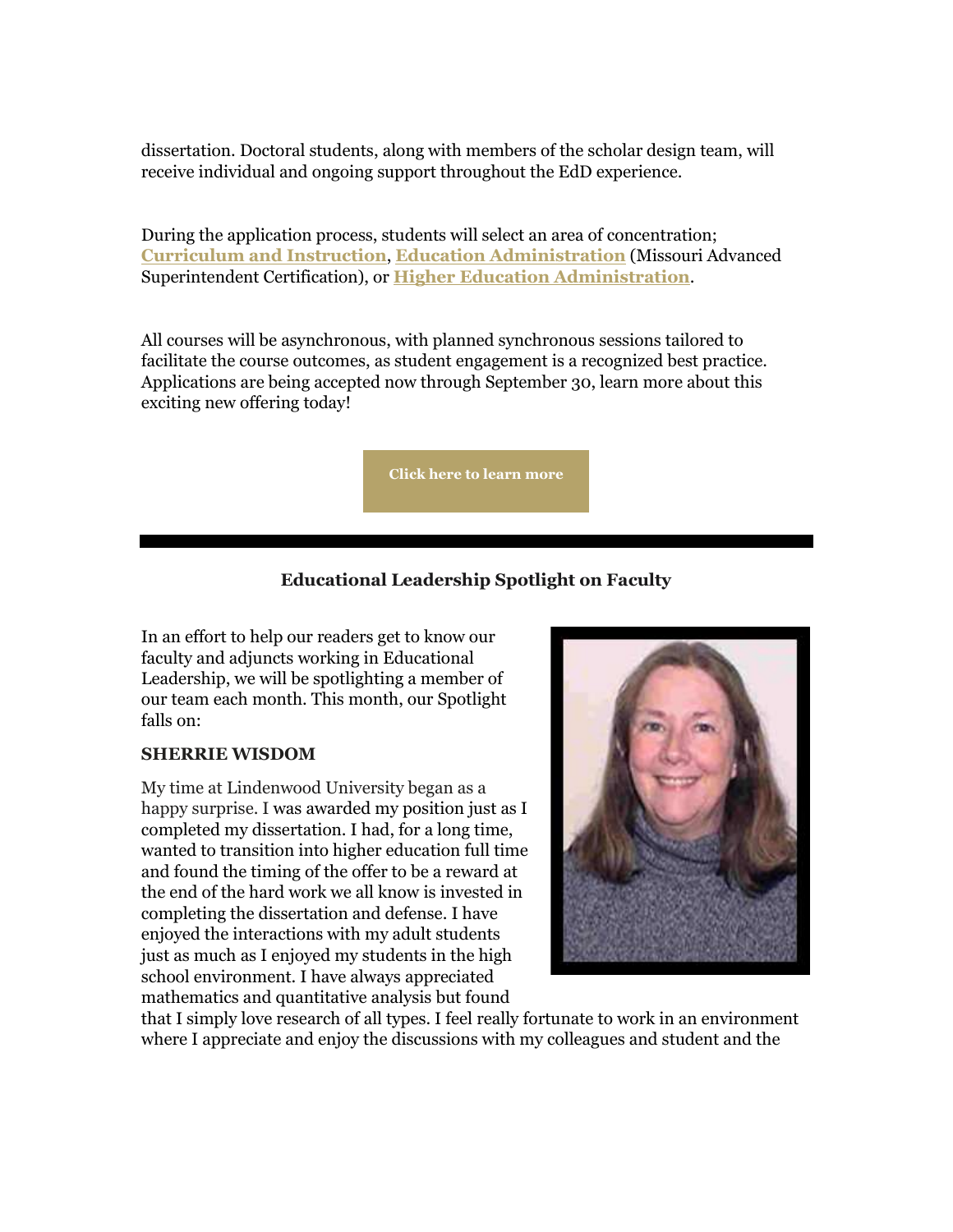nature of the work we do. I am glad and appreciative to be a part of Lindenwood University.

I recently read *The Tipping Point,* by Malcolm Gladwell. I have read his work before, but found this particular book to be full of historical, yet very interesting information. He spoke of behavioral patterns within society within a context of cause and effect in a way I found to be very intriguing.

#### **ASHE Offers Research Methods Workshop Series on August 20th**

The Association for the Study of Higher Education is offering a Research Methods Workshop Series on Friday, August 20<sup>th</sup> from 1:00-4:00 PM. According to the website, those who should attend are graduate students currently preparing for the dissertation (e.g., dissertation proposal stage) and adjunct, clinical, and post-doctoral scholars.



Registration fees range from \$10-\$35 for the workshops. Please see the below link for more information and to register:

**[Click here to register](https://r20.rs6.net/tn.jsp?f=0014dGCOTcgcgJ3diy7ufpnH022CCQwXcGMOIDK8Pa8XLJKnNmqHZqNvWWKAHwPx_OsMmYO1iiSO9vnB3jEIS37XUkis9vMgXlXYPgZejMo8xsacnzw-sANSiLDIzVitTkQNqLqUP8uQ7ryCYfmgW_lEK6uDHvnCmLKWh8FF5nUClo=&c=8JyNlurdLx_OkQRjsUrusyrDqm16rzNXUrOkQkeQovdGU-i-_91hoA==&ch=zOJyPsiGD7kJQnAvu6VNnfyS-d7y8VPpYJbZQD10NX55zkYkX0mpqQ==)**

**Doctoral Alumni, Dr. Brigid Bright presents at the AAEA in Little Rock, AR**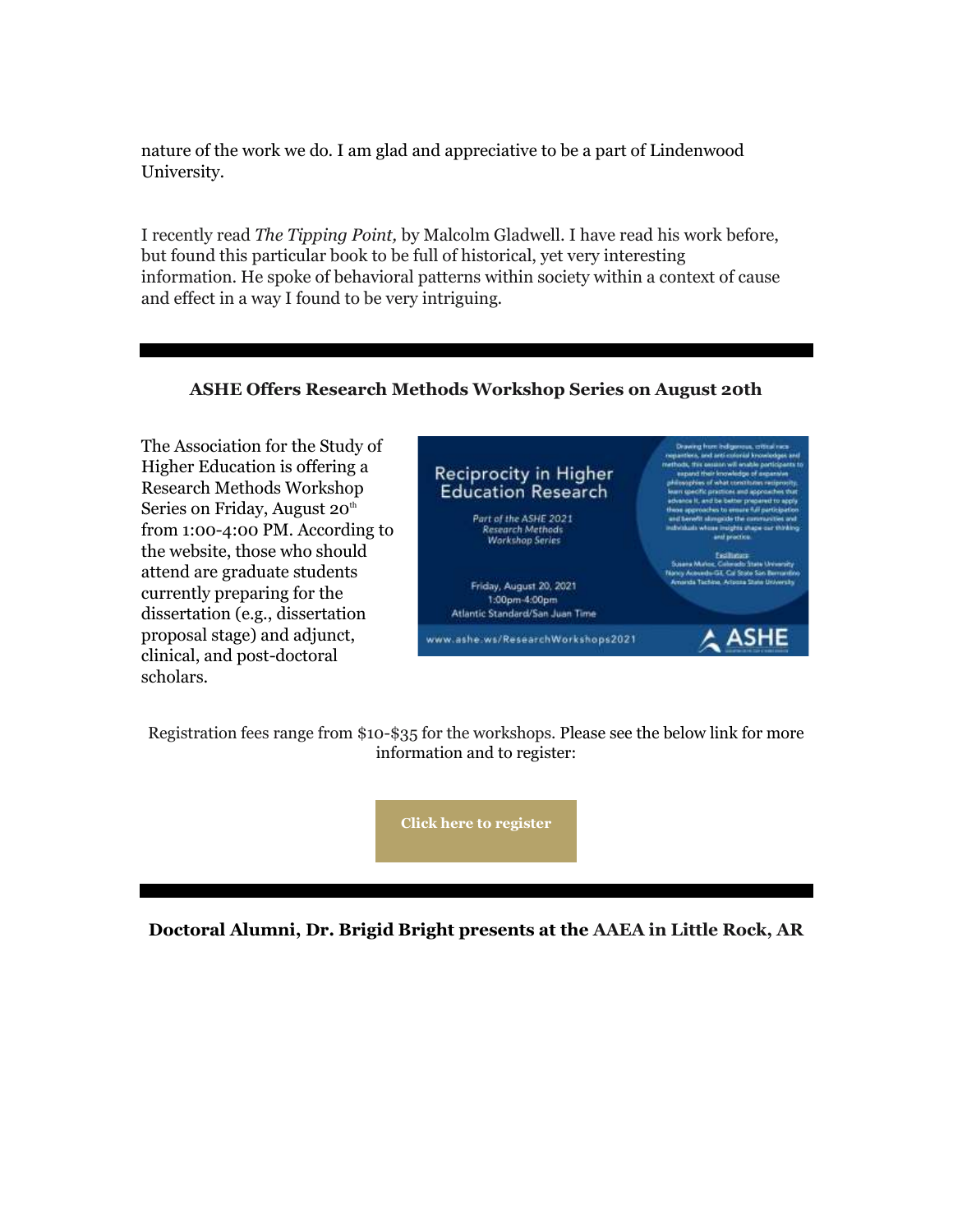Recently conferred Lindenwood doctoral student, Dr. Brigid Bright, presented the results of her research at the AAEA Conference in Little Rock in July.

Dr. Bright stated, "It was an honor to present at AAEA @AAEAResilientLeadership. As educational leaders, let us look at outcome-based fiscal supports for our at-risk populations."



Dr. Bright is the Special Education Director for Harrison Public Schools in Harrison, Arkansas.

Dr. Bright is pictured above with Governor Asa Hutchison and three colleagues from her district while attending the conference. Two of the colleagues are also Lindenwood doctoral alumni, Dr. Stewart Pratt (first from the left) and Dr. Lisa Carlon (second from the left).

#### **Recent EdD Graduate, Katie Evans, Will Present at MWERA**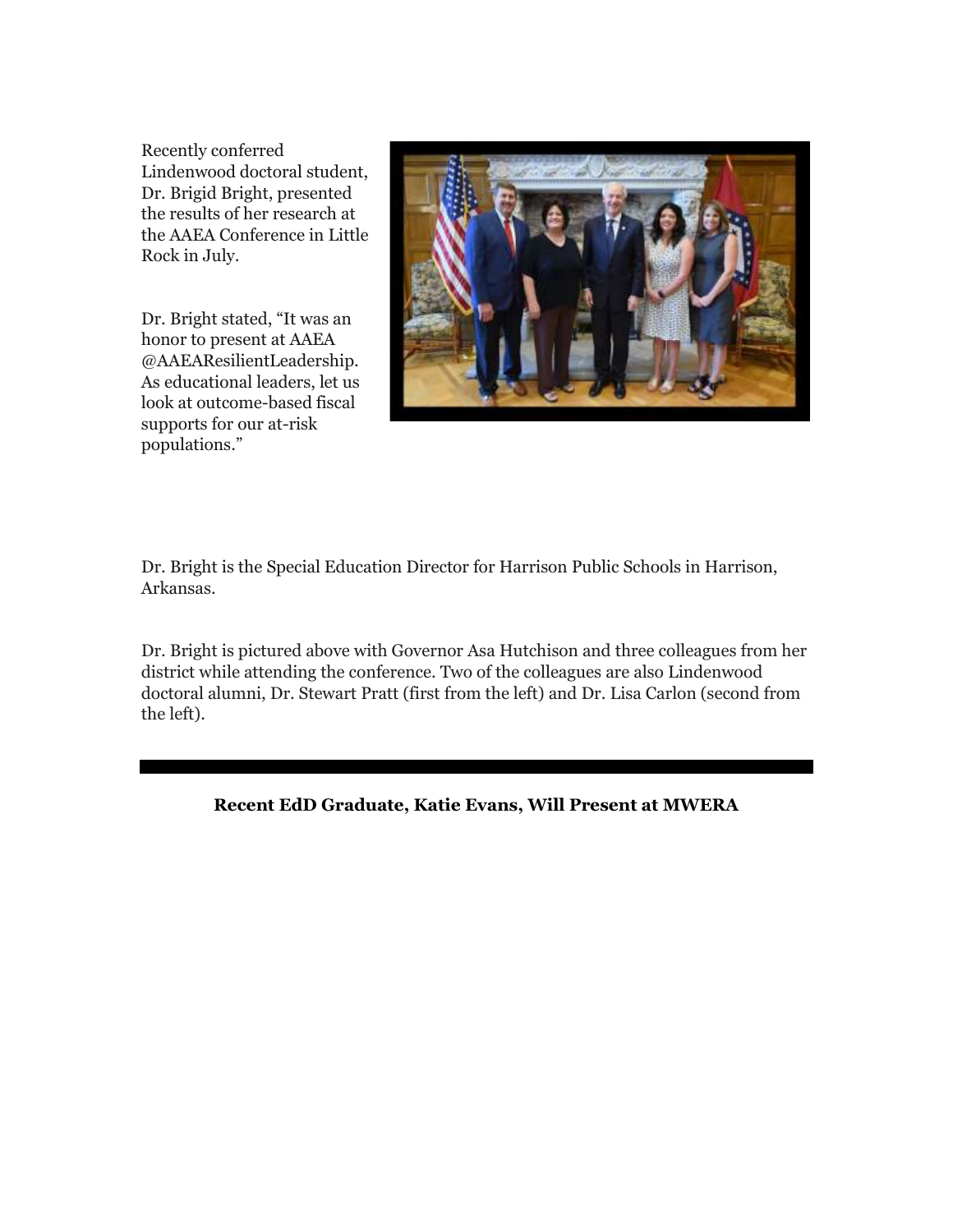Katie L. Evans, a 2021 graduate of Lindenwood University's EdD program has been invited to present her research in Cincinnati, OH, at the Mid-Western Educational Research Association (MWERA) Annual Conference, in October. In the Category of Understanding the Impacts of Policy Decisions in K-12 Schools, she is presenting her work, "Performance-Based Evaluations of Special Education Teachers in a Special Education School Setting." Below is the abstract of her study. Congratulations, Dr. Evans!



# **Human Services**

# **Counseling Update**

**Society for the Experimental Analysis of Behavior Grant Project Begins!**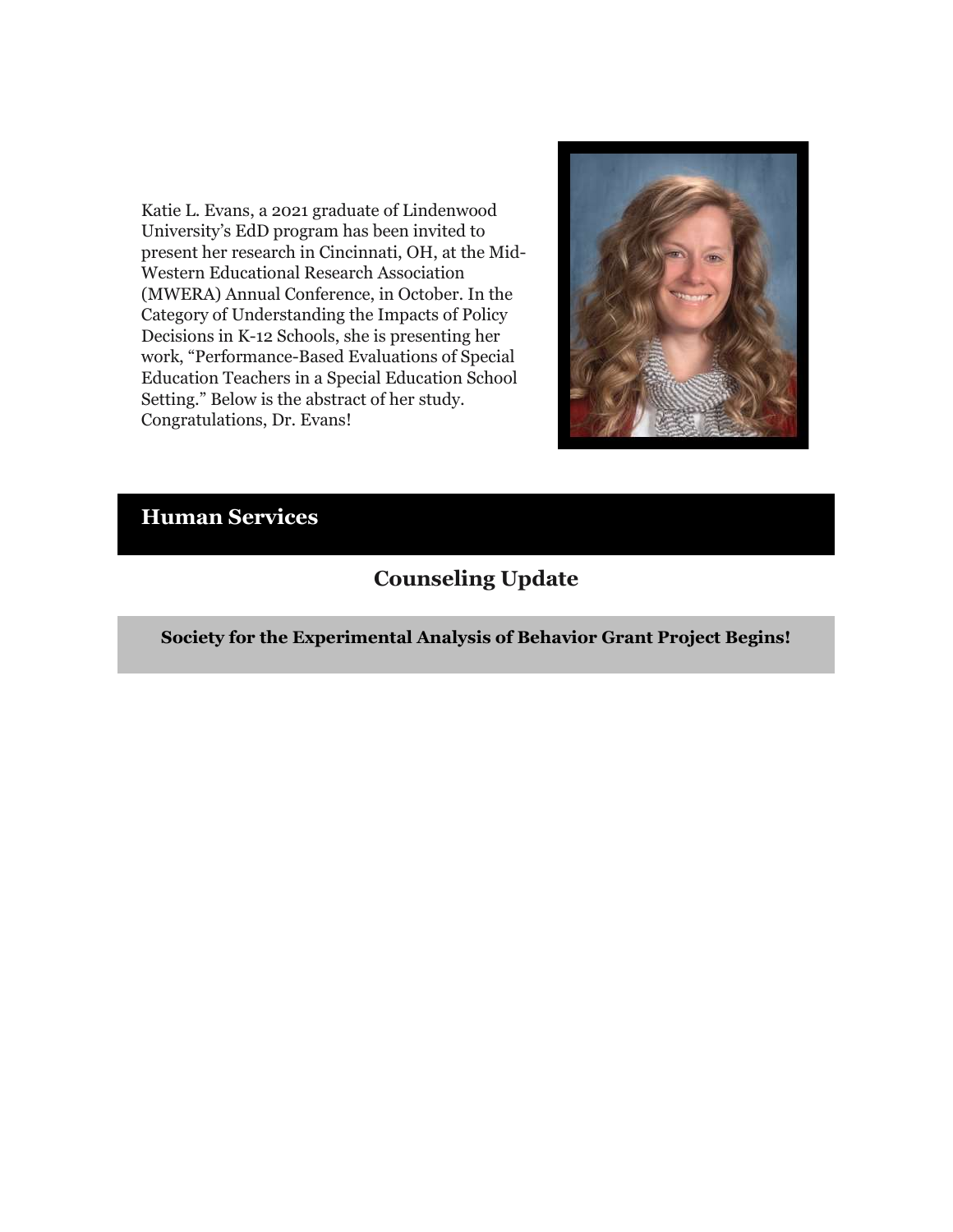Led by Dr. Pavone, an interdisciplinary group of professors of behavior analysis across the globe has begun working on the recently awarded grant-funded project to create open educational resources and expand the reach of current instructional materials to underserved populations. The project aims not only to produce quality open content but also to provide a platform for less-represented voices in academia (examples: veterans, LGBTQIA+ members, neurodiverse contributors, etc.) The project team meets each Friday virtually to create, edit, and publish modules related to the basics of teaching, learning, and human behavior.

If you believe you may have the expertise to share, Please consider joining our team! More information can be found below:



Vision: To create an introductory-level learning resource about behavior analysis that is open in every way: representative and inclusive for all learners. To help folks learn about our science in a way that is compassionate and will help them make a caring difference in the world.

#### Interested in adding your voice, skills, or expertise?

Learn more info and join weekly team meetings using the link provided below

**[Click here to view](https://r20.rs6.net/tn.jsp?f=0014dGCOTcgcgJ3diy7ufpnH022CCQwXcGMOIDK8Pa8XLJKnNmqHZqNvWWKAHwPx_OsoHlB6tkv_pMKtfGvTLUqyXhYA-l4Ege4ocvLbqh6bQUS8igidtOxqesZ82Cn9DmJFEhPp6KHAuZllMYyvKKF3iCbK0yZMdhZ65wjoYNcZTMdQSih-8X9jVMhefyP5h0qhEiyeJrB9AaFv7N8V1VWcRqmBv3XSeFc8krU0aXiEvopZY0H3kW3qIrOjqBwXZTPY7M7EPgM3Hnb3KK31o91n0caCAUOIXH-XAC_3q9Ss-hRG3s4MJCW2VeLo2Pt7r-kNKPbl9WS1STauvODOTJiNqLBVdxr178ubcA-CvMWz5jeEzp9U5MRdhfiVaRZ82C6zm8Lg9az9BcD8hV_GY0v67Lz2oDN2ZWpAo93lFD5UWHojpvyGXH_vjRbfOavUwQOMqDYjDEZY6k=&c=8JyNlurdLx_OkQRjsUrusyrDqm16rzNXUrOkQkeQovdGU-i-_91hoA==&ch=zOJyPsiGD7kJQnAvu6VNnfyS-d7y8VPpYJbZQD10NX55zkYkX0mpqQ==)**

Dr. Freedle recently received an American Psychological Foundation Division 17 Counseling Psychology Grant which aims to support research to enhance the science and practice of counseling psychology. With this grant Dr, Freedle will continue her research on the developmental trajectories of mental health outcomes such as Posttraumatic Stress and Posttraumatic Growth following pregnancy loss. This grant will allow Dr. Freedle to recruit a larger sample for her longitudinal study.



Students in the Reproductive Trauma and Perinatal

Mental Health Lab, lead by Dr. Freedle, will be

presenting at the upcoming American Psychological Association conference which will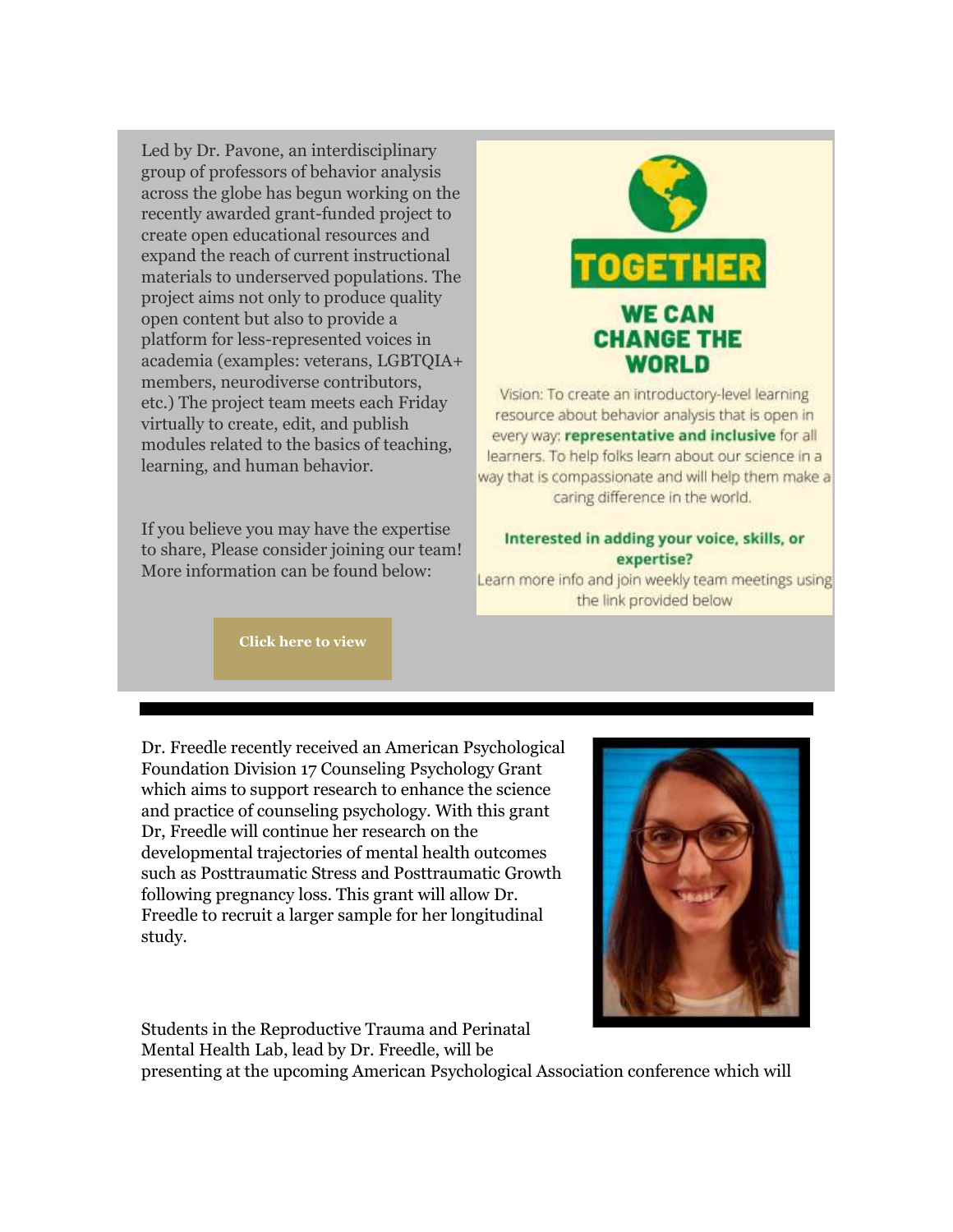take place virtually in mid-August. The students, Maria Miller, Dishika Iyer, and Catherine Hawkins will present qualitative study findings that focused on exploring the impact of the COVID-19 pandemic on women's adjustment following pregnancy loss.

#### **Board-Certified Behavior Analysis (BCBA) Annoucement**

Dr. Pavone was recently elected Chair of the Dissemination of Behavior Analysis Special Interest Group of the Association for Behavior Analysis International (ABAI). In this role, Dr. Pavone hopes to continue to support the spread of the science of human behavior to underserved geographies and underrepresented populations. The DBA SIG offers monthly continuing education events and also awards two annual grants. Some examples of recent event topics include valuesbased acceptance and commitment training for parents, viewing trauma through a behavior analytic lens, use of behavior analysis to improve police officer skillsets, and service dog training using ABA. During her service, Dr. Pavone will also be able to bring education, leadership, and research opportunities to students in the School of Education.

For more information about the DBA SIG of ABAI, contact Dr. Pavone [mpavone@lindenwood.edu](mailto:mpavone@lindenwood.edu) or visit DBASIG.com.

## **Meet the New College of Education and Human Services**

## **Faculty and Staff**

# **Claire Martin**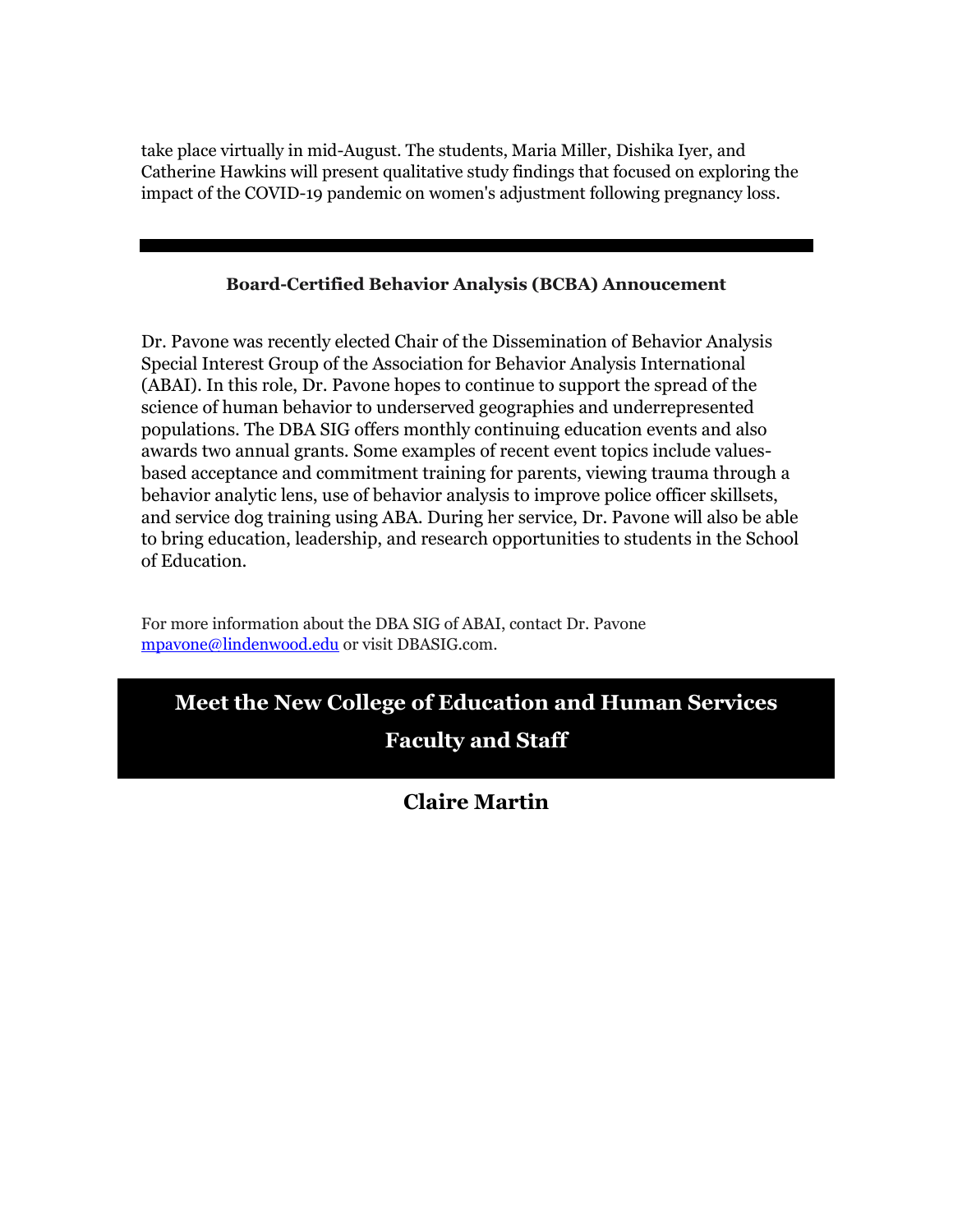

Claire Martin is a Licensed Professional Counselor in Missouri and owns a counseling practice where she provides culturally sensitive and trauma-focused services. She is also completing her Ph.D. in Counselor Education and Supervision at the University of Missouri-St. Louis (UMSL). Her scholarly interest centers on the cultural competency of counselors and social justice issues in counseling. Claire is passionate about developing socially conscious counselors and empowering individuals and communities impacted by trauma. Claire was born and raised in Port-au-Prince, Haiti, and spent a significant portion of her life in New York City. There, she studied Psychology extensively and worked in various

administrative and clinical roles for NYC Children's Services. Claire has extensive experience in the St. Louis area working as a clinician with expertise in trauma in various realms, including college campuses and several non-profit organizations dedicated to serving underserved populations. Claire earned her B.S. in Psychology from the City University of New York-Brooklyn College, her M.A. in Psychology from the City University of New York-Hunter College, and her M.Ed. in Clinical Mental Health Counseling from UMSL.

**Dr. Megan Dooley Hussman**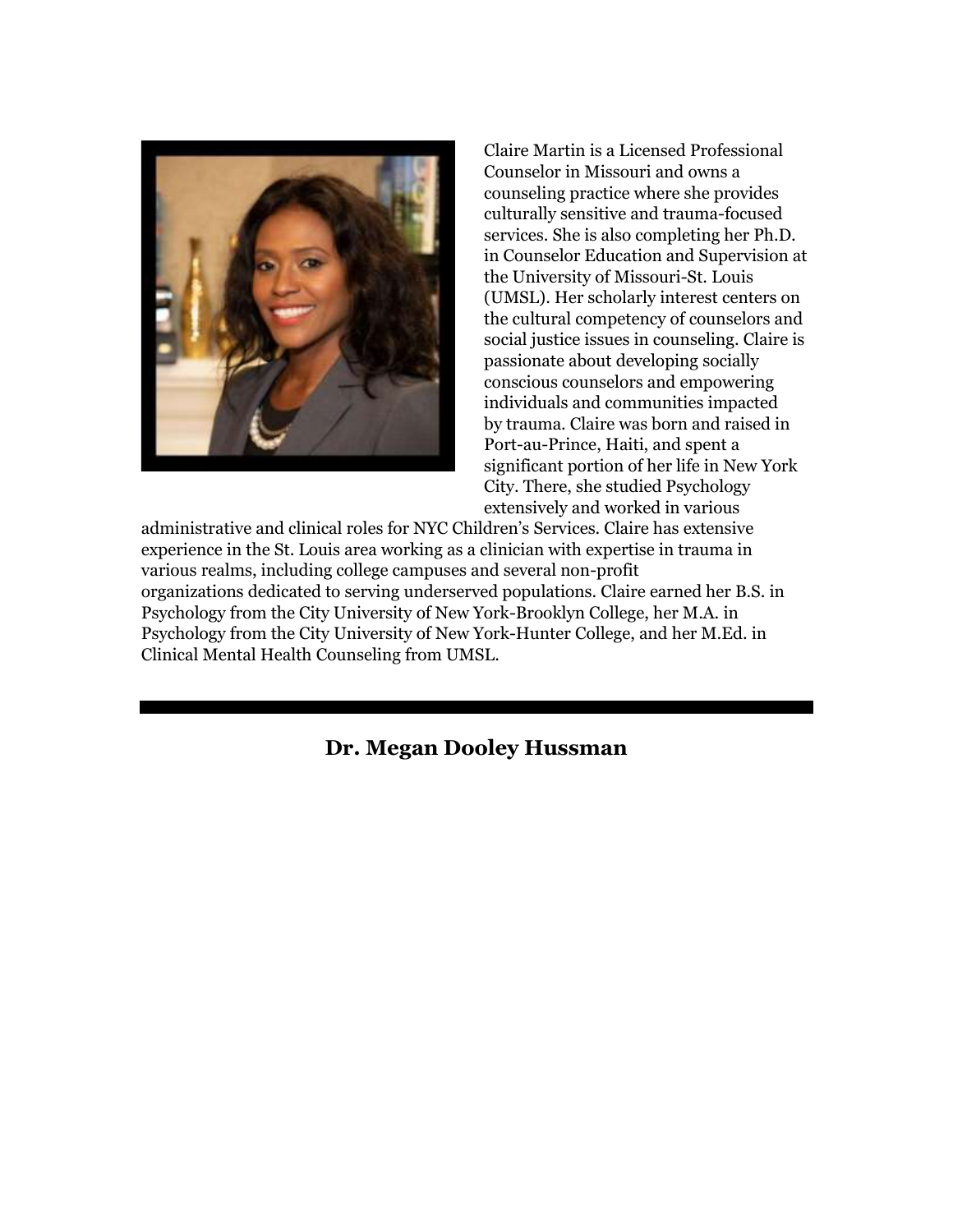Megan is both a certified School Counselor (7- 12) and Provisionally Licensed Professional Counselor (PLPC) in the state of Missouri. She earned her B.A. from Pitzer College, her MS.Ed. in counseling and mental health services from the University of Pennsylvania, and her Ph.D. in counselor education from UMSL. Megan's school counseling focus is on college counseling in public high schools and identifying ways to support teen parents with their post-secondary planning. As a therapist, she has worked in private practices with individuals and couples and at a nonprofit providing counseling to immigrants and refugees. She has also provided clinical supervision to counseling students since 2016. As a qualitative feminist researcher, she



is focused on postpartum mental health and ways to make counseling more accessible to new parents. Before starting her career as a counselor, she taught elementary school in rural Mississippi, worked in higher education, was the director of congregational care at a Methodist church, and conducted research in Botswana and Nepal as an Environmental Studies major and Anthropology minor.



## **Dr. Ariel Robinson**

Dr. Ariel Robinson hails from the vibrant community of Columbia, Missouri. Her background is in early childhood and elementary education. Her passion is literacy education! She earned a bachelor's in elementary education and a master's in reading education from Columbia College and a doctorate in literacy education from the University of Missouri-Columbia. Dr. Robinson is interested in the uses of informational texts in the curriculum, as well as family literacy practices, particularly among culturally and linguistically diverse families. Her current research project entails textual analysis of Native American children's literature through a critical Indigenous lens to decolonize children's literature bookshelves. Dr. Robinson has been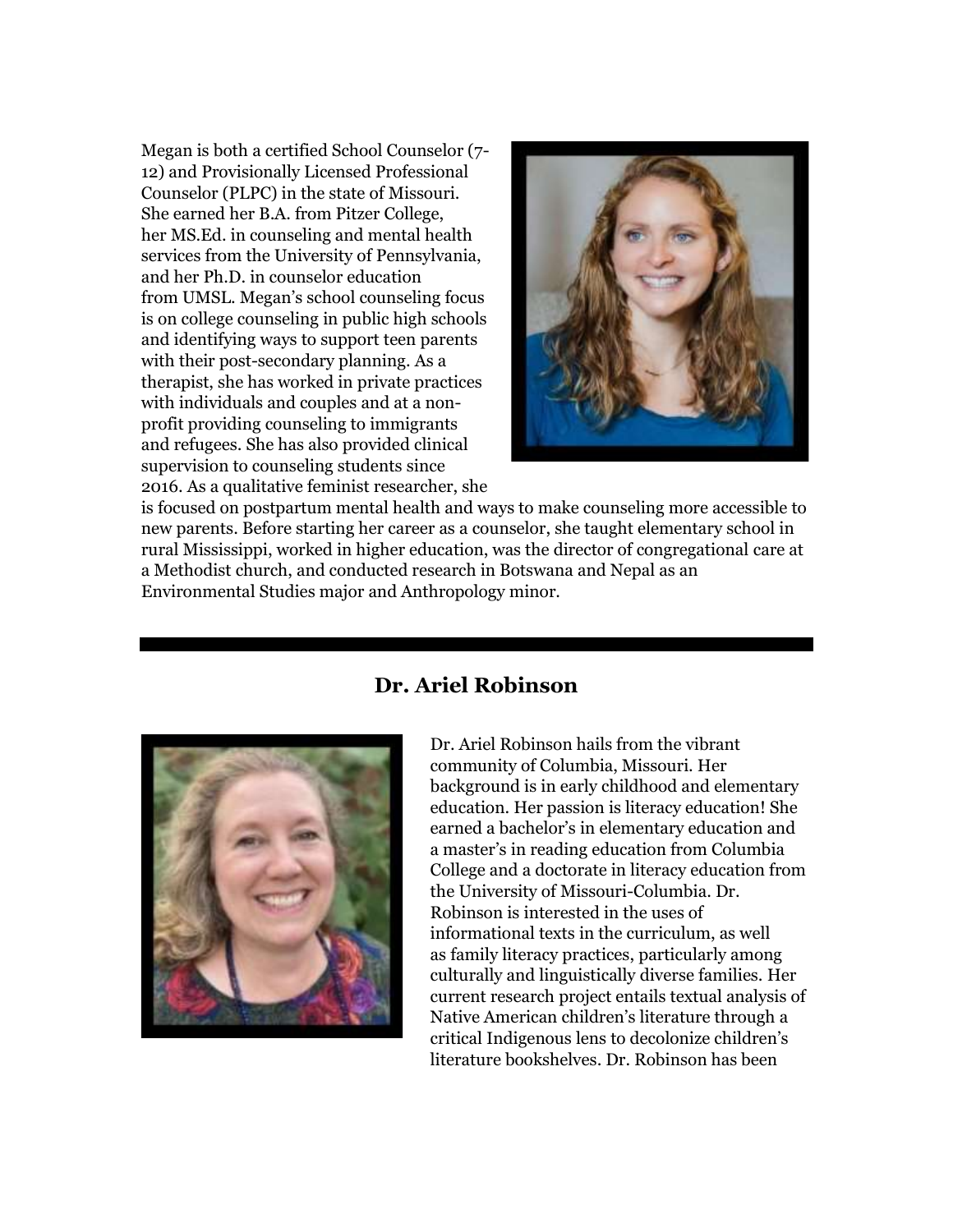married for nearly 30 years to her husband, who is a school bus driver. They have two grown children, a ball python, and an elderly dog. She reads and writes creative and scholarly works in her spare time. She enjoys strong coffee, being outdoors, Mexican food, celebrating Halloween, and growing enormous sunflowers!

## **Dr. David Gómez Jaimes**

Dr. David Gómez Jaimes has a Ph.D. in Organization, Information & Learning Sciences from the University of New Mexico. He has been teaching Technological Change and Society and eLearning Design at the undergraduate and graduate levels for many years. David's professional background as Instructional Designer gave him a unique insight into the design and implementation of high-quality online and blended courses and expertise facilitating faculty development workshops and courses on Evidence-Based Practices for Teaching Online. His research focuses on interaction in online courses, mainly related to Social Construction of Knowledge and Social Network Analysis in different languages and sociocultural contexts. He is a distance education scholar



with a passion for global culture and human history. Cultural inclusivity, diversity, and multilingual education are dear to David's heart, so one of his primary goals is to foster a welcoming and inclusive atmosphere for all members of the Lindenwood University community.

**Dr. Kathryn "Annie" Arnone**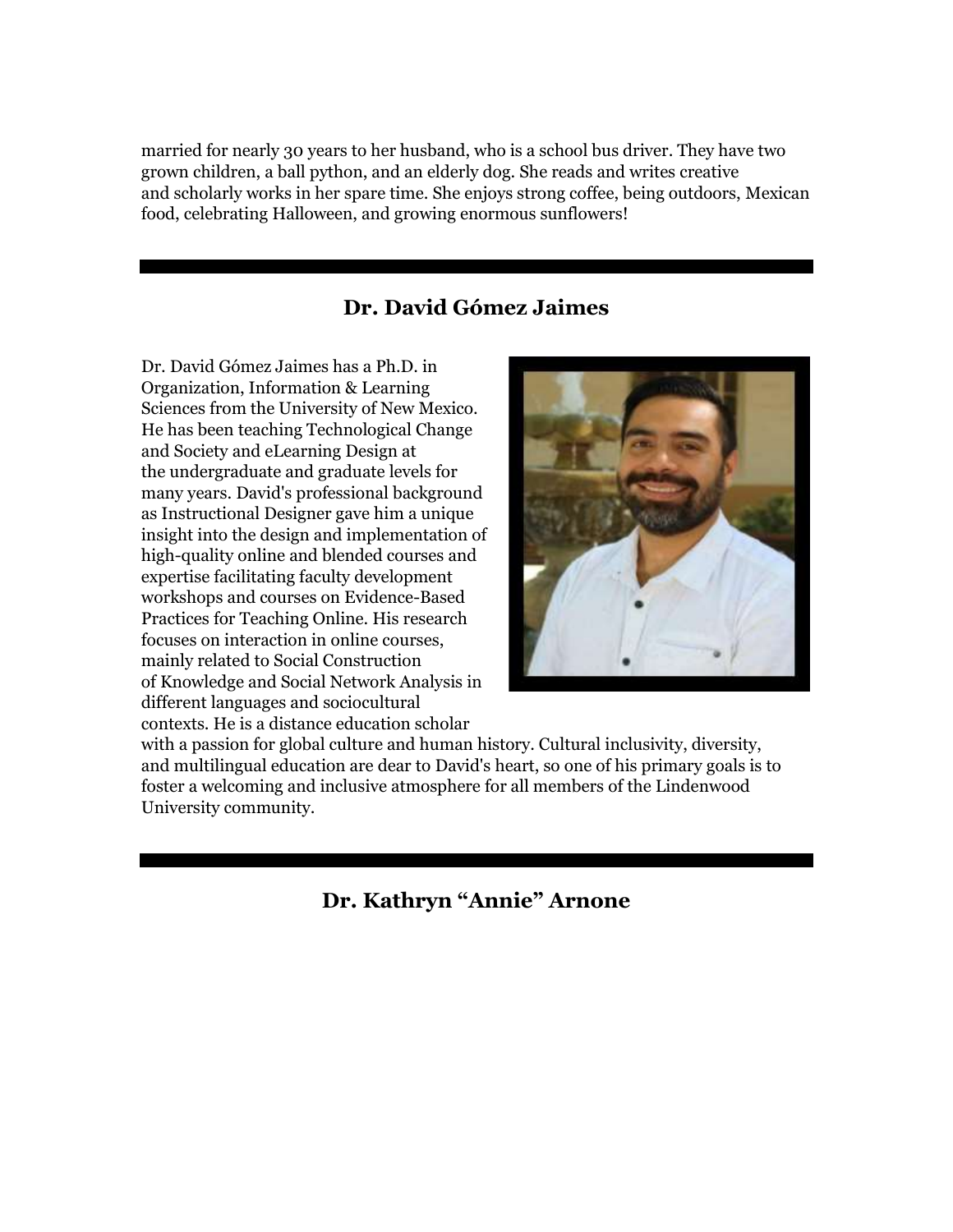

Dr. Kathryn "Annie" Arnone is an assistant professor in the College of Education and Human Services at Lindenwood University. She earned her doctorate in Learning, Teaching, and Curriculum with an emphasis in Elementary STEM Education from the University of Missouri-Columbia. She holds a Master of Science in Curriculum and Instruction and a Bachelor of Science in Elementary Education with a minor in Design and Technical Theater, all from the University of Missouri-Columbia. Additional certifications include a Missouri Teaching License in Elementary and Early Childhood Education, a graduate certificate in Online Education from the

University of Missouri, and a graduate certificate in STEM Education from the NASA Endeavor STEM Project. Her professional experience includes acting as Dean of Students for the NASA Endeavor STEM Project, elementary classroom teaching in multiple grade levels in Missouri public schools (Title 1, Expressive Arts Focused, and STEM Focused), university teaching and teacher professional development focused on STEM Education (specifically Science and Art). She was awarded a "Certificate of Teaching Excellence" for her classroom teaching by the Columbia Public School District in Columbia, Missouri. She has acted as a mentor for new teachers as well as an advisor for both pre-service and in-service educators. Dr. Arnone's doctoral research focused on the integrative practices of elementary teachers in their development of STEM learning experiences. She has been a part of various publications, including one resulting from her doctoral work, published in the *Journal of Research in STEM Education* called "An Exploratory Cross-Sectional Survey Study of Elementary Teachers' Conceptions and Methods of STEM Integration".

**Allisa Berryhill**